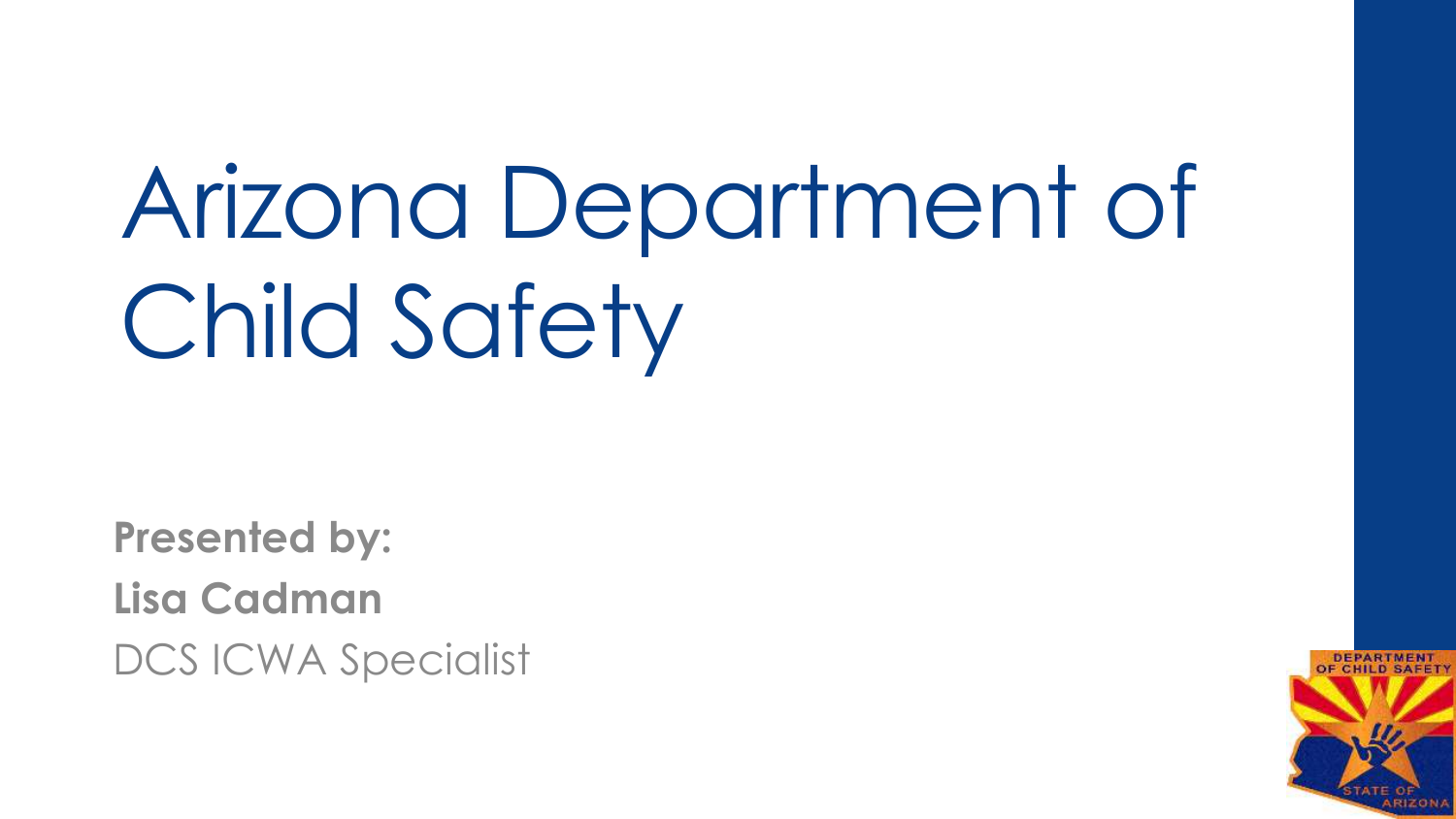Accessing Regional Resources

#### **The Indian Child Welfare Act states (in part):**

Active efforts are affirmative, active, thorough, and timely efforts intended primarily to maintain or reunite an Indian child with his or her family.

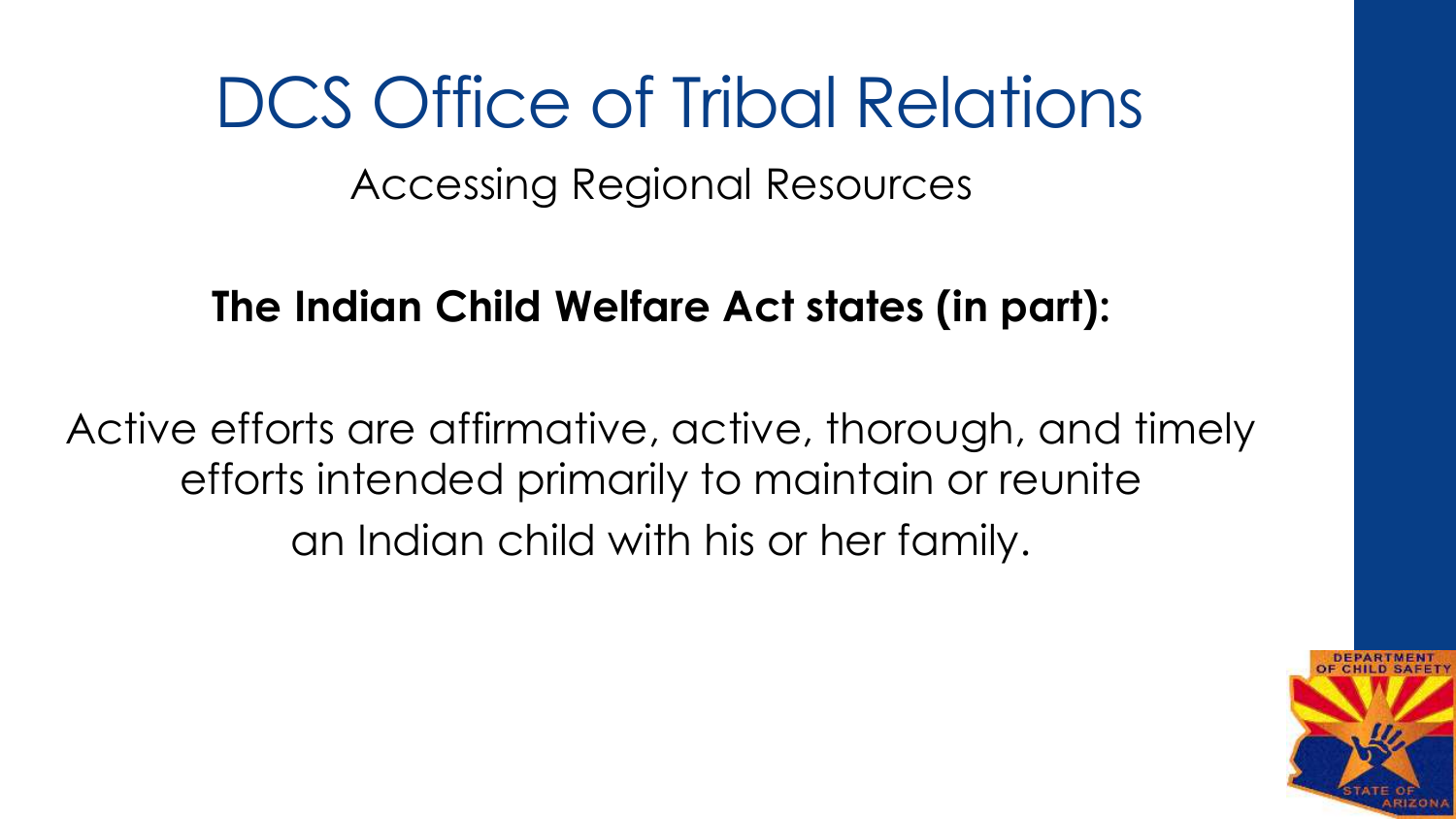You must use active efforts to prevent the breakup of the family. Before ordering an involuntary foster care placement or termination of parental rights (TPR), the court must conclude that active efforts have been made to prevent the breakup of the Indian family and those efforts have been unsuccessful. The court will require active efforts to be documented in detail in the record.

How?

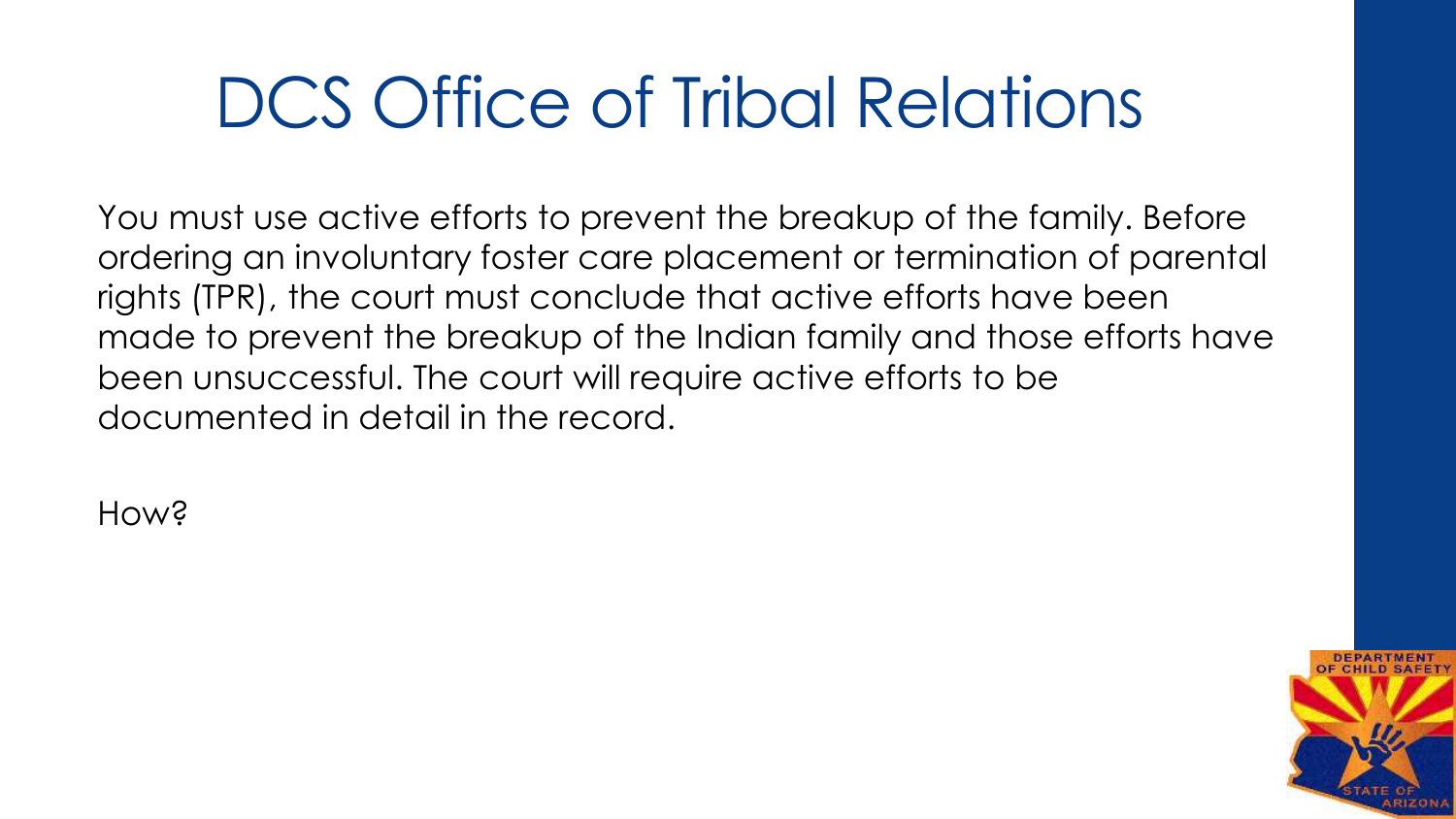**Active Efforts** 

U.S. Department of the Intenor, Bureau of Indian Affairs<br>Final Rule: Indian Child Custody Proceedings 25 CFR § 23.2, § 23.120

#### What are active efforts?

Active efforts are affirmative, active, thorough, and timely efforts intended primarily to maintain or reunite an Indian child with his or her family.

#### What must active efforts involve?

Where an agency is involved in the child-custody proceeding, active efforts must involve assisting the parent(s) or Indian custodian through the steps of a case plan and with accessing or developing the resources necessary to satisfy the case plan.

#### How should active efforts be provided?

To the maximum extent possible, active efforts should be provided in a manner consistent with the prevailing social and cultural conditions and way of life of the Indian child's Tribe and should be conducted in partnership with the Indian child and the Indian child's parents, extended family members, Indian custodians, and Tribe.

Are active efforts tailored to each case?

Yes, active efforts are to be tailored to the facts and circumstances of the case.

#### When are active efforts required?

The active efforts requirement applies in any fostercare or termination-of-parental-rights proceeding involving an "Indian child" (see 25 CFR 23). The court must conclude, prior to ordering an involuntary foster-care placement or termination of parental rights, that active efforts have been made to prevent the breakup of the Indian family and that those efforts have been unsuccessful.

#### Must active efforts be documented?

Yes, the court will require active efforts to be documented in detail in the record.

#### Active efforts may include, for example:

(1) Conducting a comprehensive assessment of the circumstances of the Indian child's family, with a focus on safe reunification as the most desirable goal:

(2) Identifying appropriate services and helping the parents to overcome barriers, including actively assisting the parents in obtaining such services;

(3) Identifying, notifying, and inviting representatives of the Indian child's Tribe to participate in providing support and services to the Indian child's family and in family team meetings, permanency planning, and resolution of placement issues:

(4) Conducting or causing to be conducted a diligent search for the Indian child's extended family members, and contacting and consulting with extended family members to provide family structure and support for the Indian child and the Indian child's parents.

(5) Offering and employing all available and culturally appropriate family preservation strategies and facilitating the use of remedial and rehabilitative services provided by the child's Tribe:

(6) Taking steps to keep siblings together whenever possible;

(7) Supporting regular visits with parents or Indian custodians in the most natural setting possible as well as trial home visits of the Indian child during any period of removal, consistent with the need to ensure the health, safety, and welfare of the child;

(8) Identifying community resources including housing, financial, transportation, mental health, substance abuse, and peer support services and actively assisting the Indian child's parents or, when appropriate, the child's family, in utilizing and accessing those resources;

(9) Monitoring progress and participation in services;

(10) Considering alternative ways to address the needs of the Indian child's parents and, where appropriate, the family, if the optimum services do not exist or are not available;

(11) Providing post-reunification services and monitoring.



IMPORTANT NOTE: This quick reference guide is not comprehensive and highlights only some of the requirements of the statute at 25 U.S.C 1901 et seq. and regulations at 25 CFR 23. To the extent there are any discrepancies, the statute and regulations govern.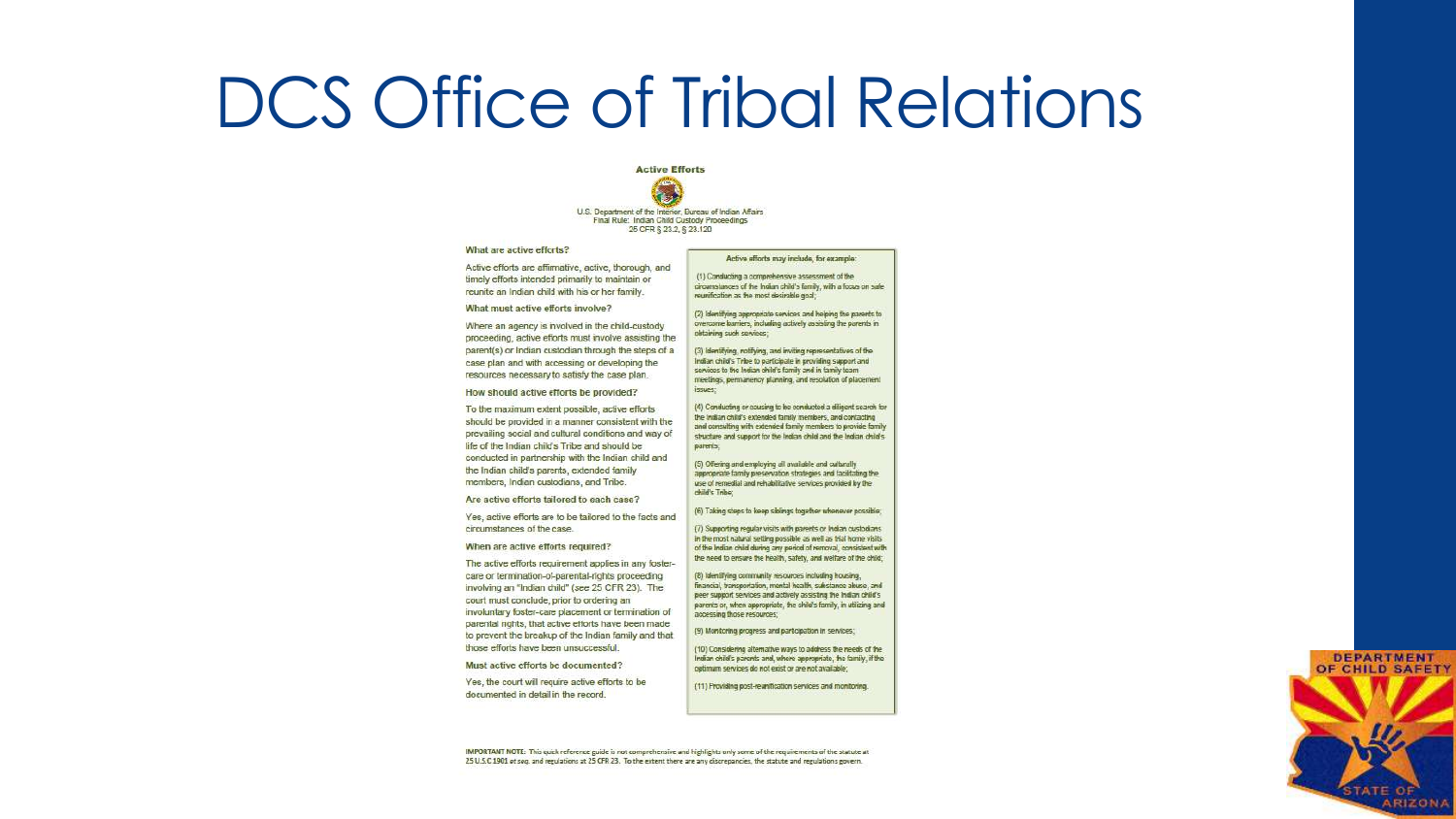- One way of providing Active Efforts is through Culturally Appropriate Services. These services can be provided in Maricopa, Pima and Coconino County through the following Non-Profits, Federal and Tribal Resources :
	- Maricopa County:
		- Phoenix Indian Center
		- Native Health
		- Native Connections
		- 3 Precious Miracles
	- Statewide:
		- Indian Health Services

Coconino County: Native Americans for Community Action (NACA) Pima County: Tucson Indian Center Statewide: Indian Health Services Tribal Resources

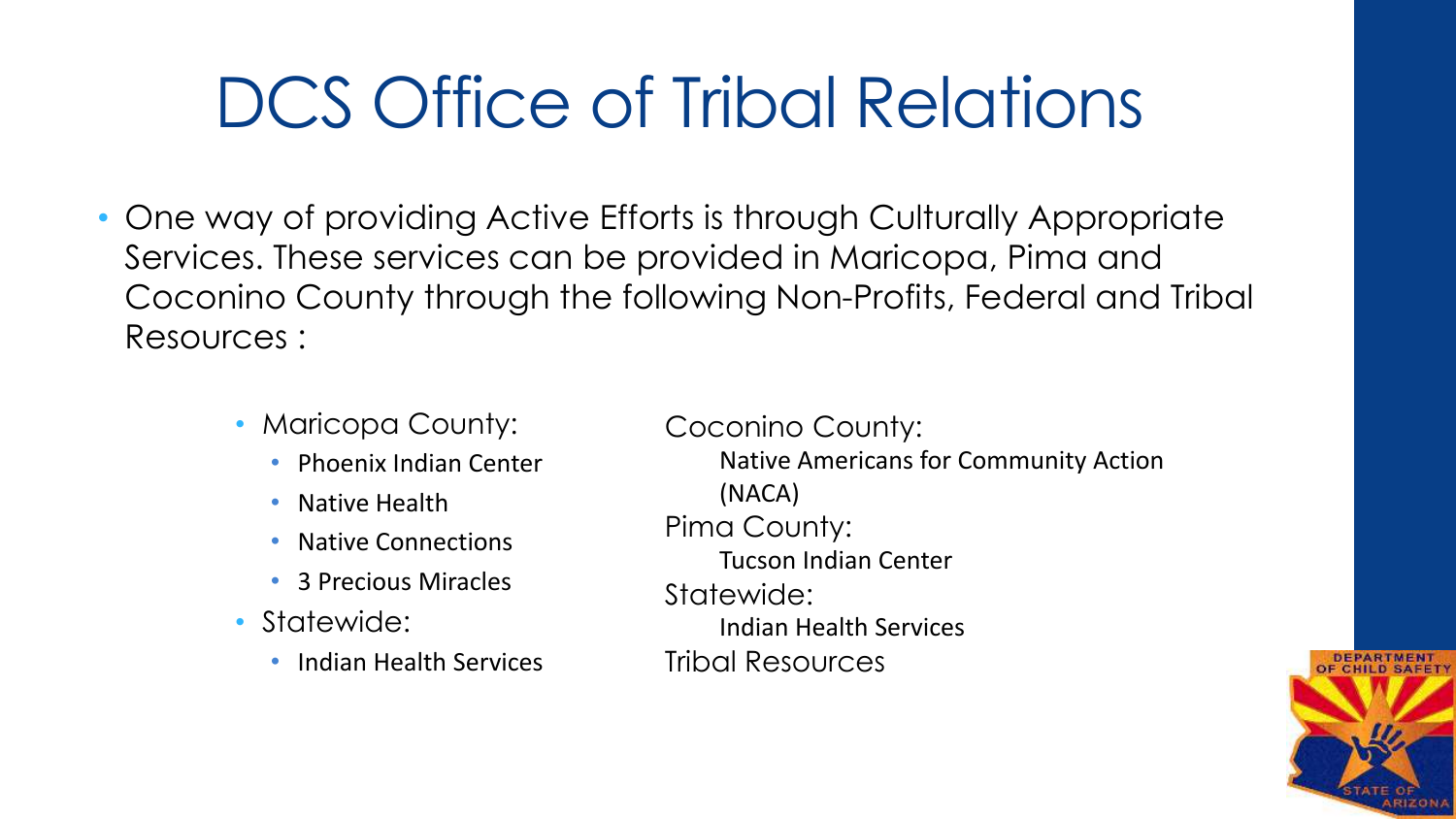- **Phoenix Indian Center:**
- Website: phxindcenter.com
- Phone: 602-264-6768
- Resources include:
	- Job Preparedness
	- Prevention Services
		- Parenting in 2 Worlds
		- Living in 2 Worlds
	- Cultural Enrichment Programs
	- Youth Services
		- Mentorship Program
		- Youth Leadership
		- College and Career Readiness
	- Community Engagement Services
- **Native American Connections**
- Website: [www.nativeconnections.org](http://www.nativeconnections.org/)
- Phone: 602-254-3247
- Resources include:
	- Behavioral Health
		- Residential Substance abuse treatment and recovery
		- Substance Abuse Outpatient
		- **Counseling**
		- Traditional Healing
	- Housing
		- Affordable Housing
		- Youth Housing
		- Permanent Supportive Housing

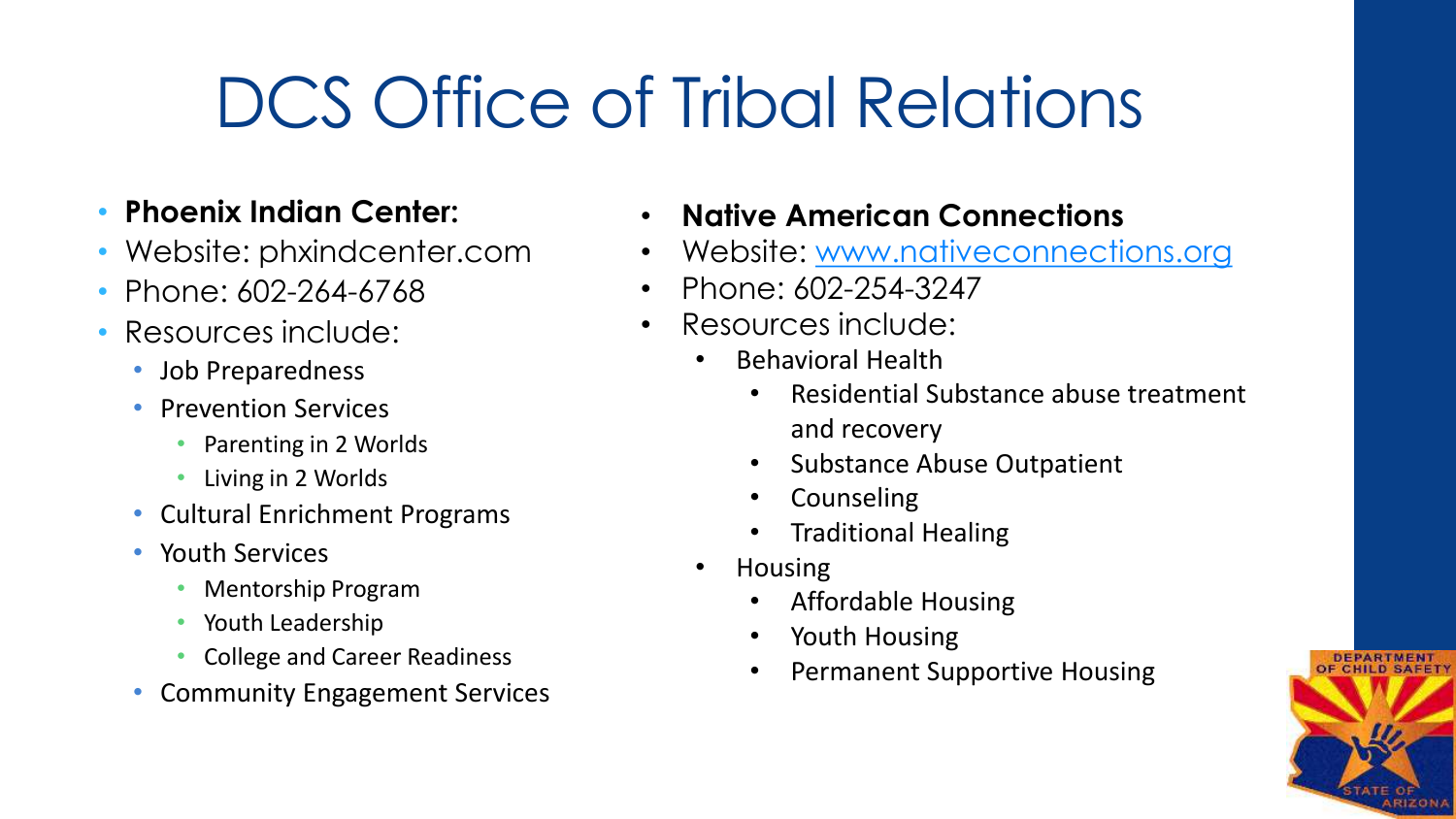- Native Health
- Website: [www.nativehealthphoenix.org](http://www.nativehealthphoenix.org/)
- Phone: 602-279-5263
- Locations in Central Phoenix, Dunlap and I-17 and Mesa
- Resources include:
	- Primary Care Medical Services
	- Dental
	- Behavioral Health
		- Recovery Services/Anger Management/Continuing Care Program/Domestic Violence Services
		- Individual, Group and Family Counseling, Native STAND, Weaving Butterflies, Positive Indian Parenting
	- Community Health and Wellness
		- Home Visits, Youth Diabetes Prevention Camp, Wellness Warriors, WIC

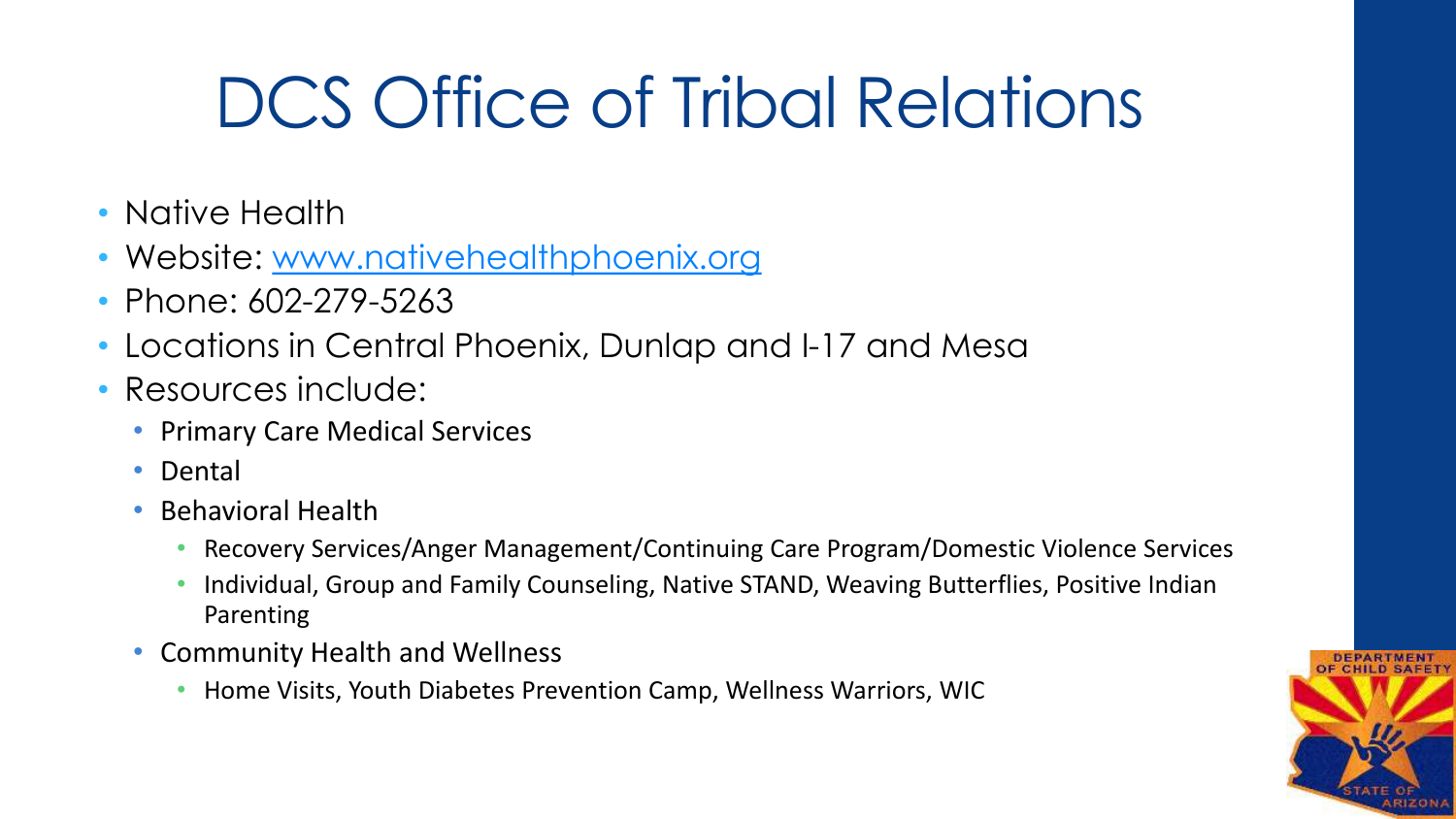#### • **Three Precious Miracles**

- Website: [www.threepreciousmiracles.com](http://www.threepreciousmiracles.com/)
- Phone: 520-610-2555
- Located in Sacaton on the Gila River Indian Reservation
- Non Profit that supports Native American Children in Foster Care and Foster parents who have Native American Children in their care
- Services Include:
	- Care Packages
	- Cultural Awareness
	- Mentorship
	- Support Group

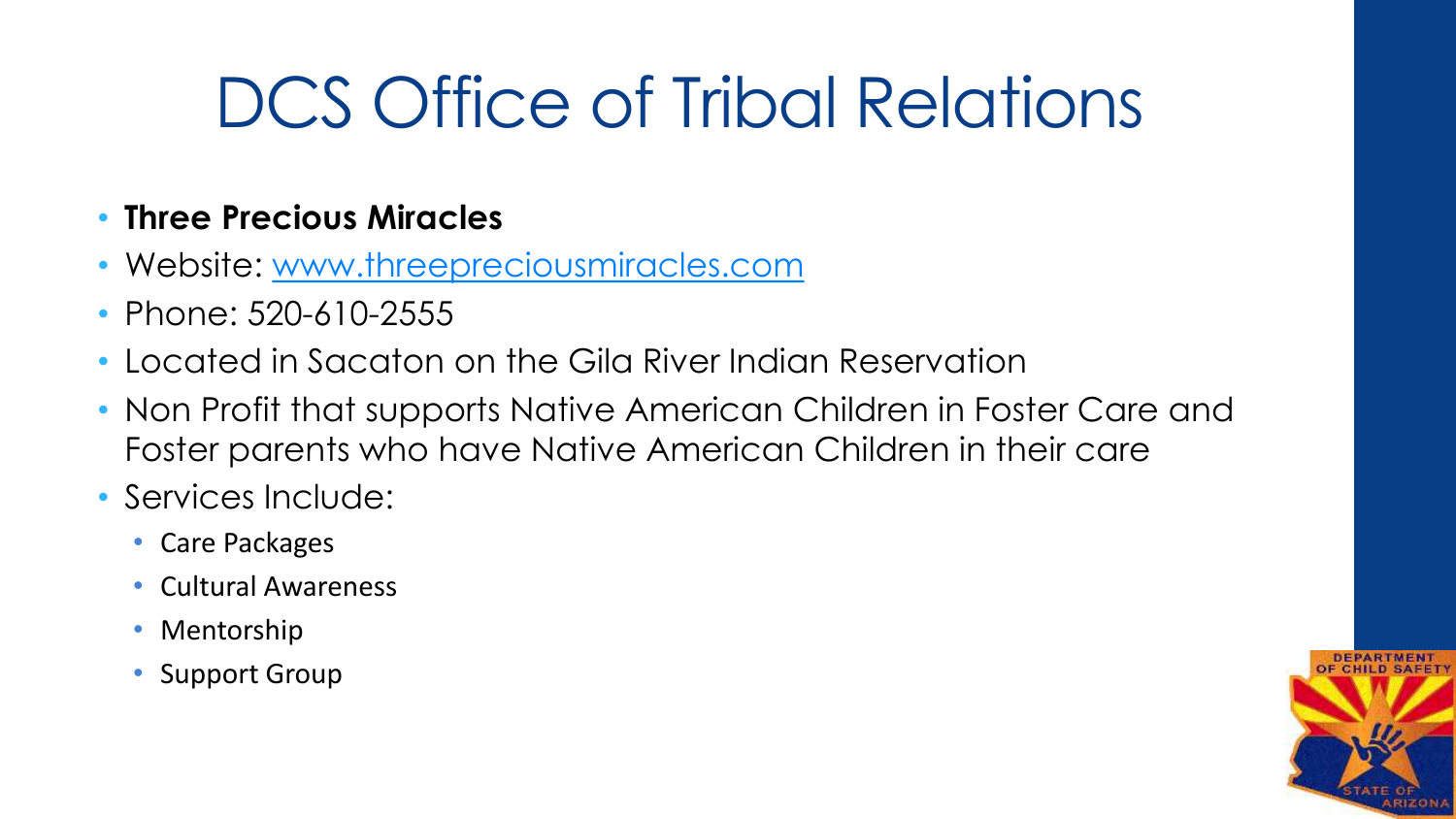#### • **Tucson Indian Center**

- Website: [www.ticenter.org](http://www.ticenter.org/)
- Phone: 520-884-7131
- Services include:
	- Workforce Innovation and Opportunity Program (Job Assistance)
	- Leadership Development Program
	- Health and Wellness
		- Assessment and Case Management/Substance Abuse Treatment and Support Services
		- Native Afterschool Program
		- Youth Coalition
		- Educational Opportunities

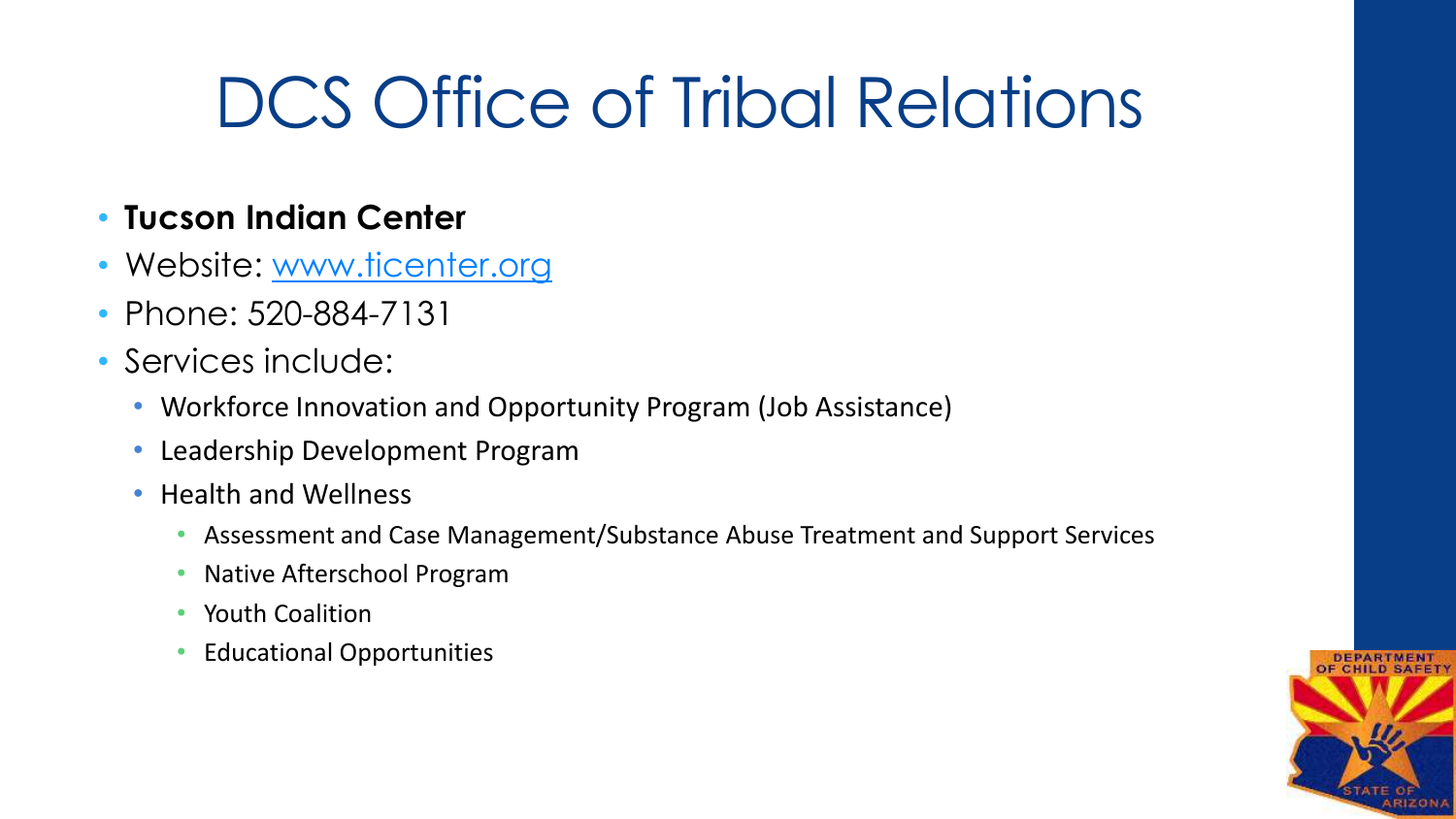- **Native American's for Community Action (Flagstaff)**
- Website: [www.nacainc.org](http://www.nacainc.org/)
- Phone: 928-526-2968
- Services:
	- Primary Care Services
	- Behavioral Health Services
	- WIC
	- Wellness/Fitness Center

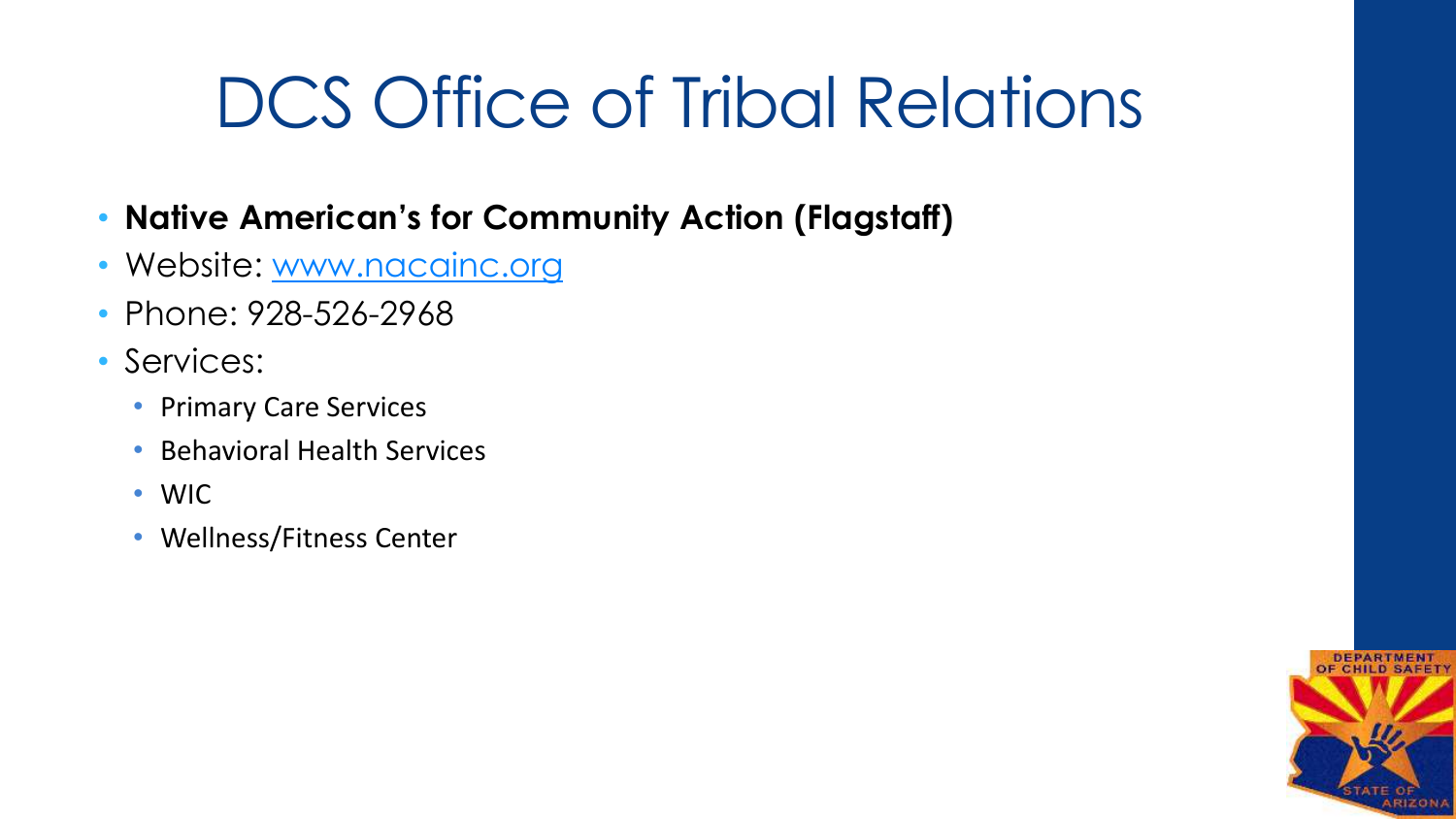- Indian Health Services
	- Phoenix Indian Medical Center
	- Website: [www.ihs.gov/Phoenix/healthcarefacilities/phoenix/](http://www.ihs.gov/Phoenix/healthcarefacilities/phoenix/)
	- Phone: 602-263-1200
	- Services:
		- Primary Care and Inpatient (including specialty care) health services
		- Behavioral Health Services
		- Dental
		- Women and Infant Services
		- Public Health Education

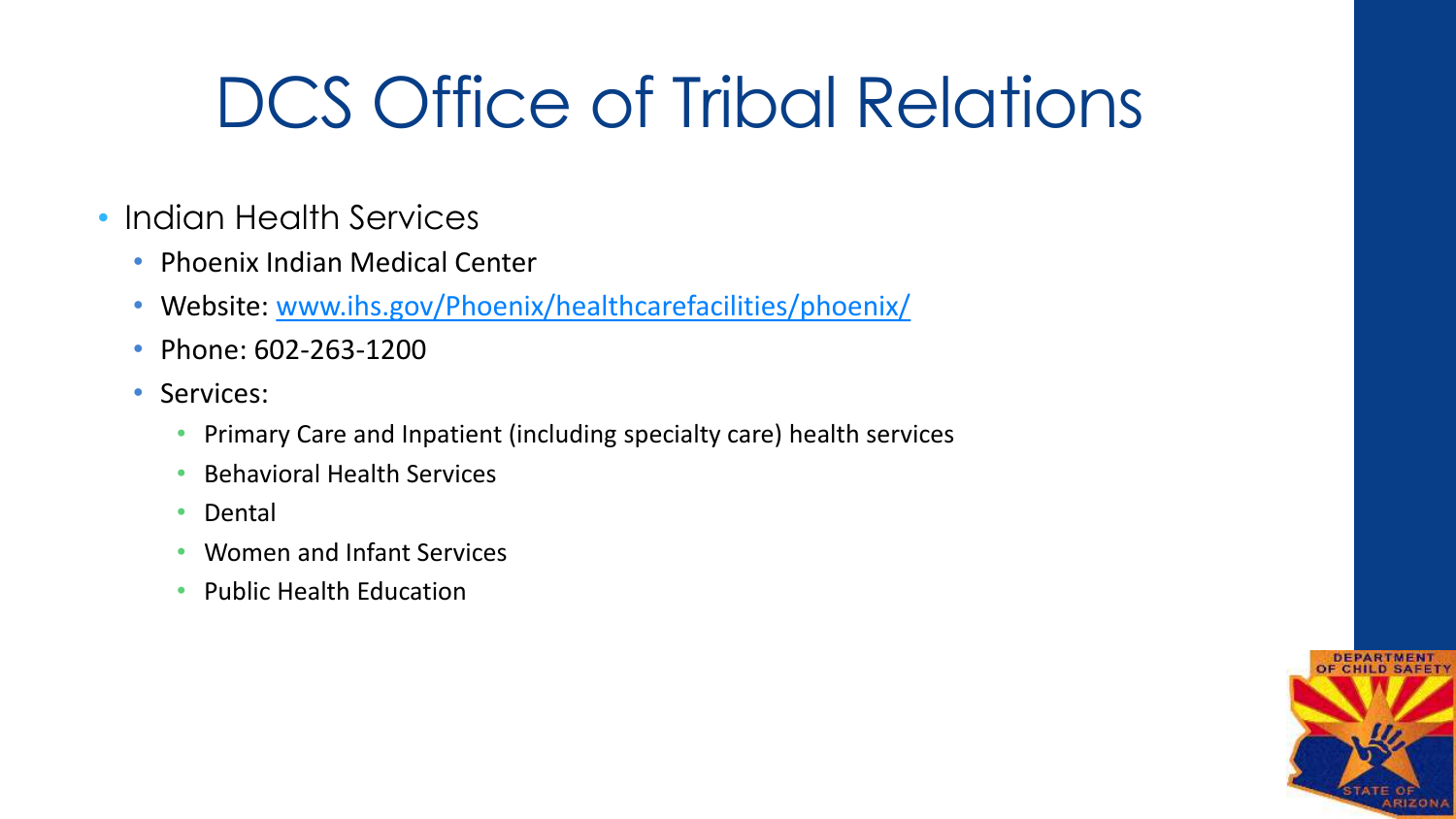- Tribal Resources
- Call Tribal Social Services for a list of services that may be provided by each tribe